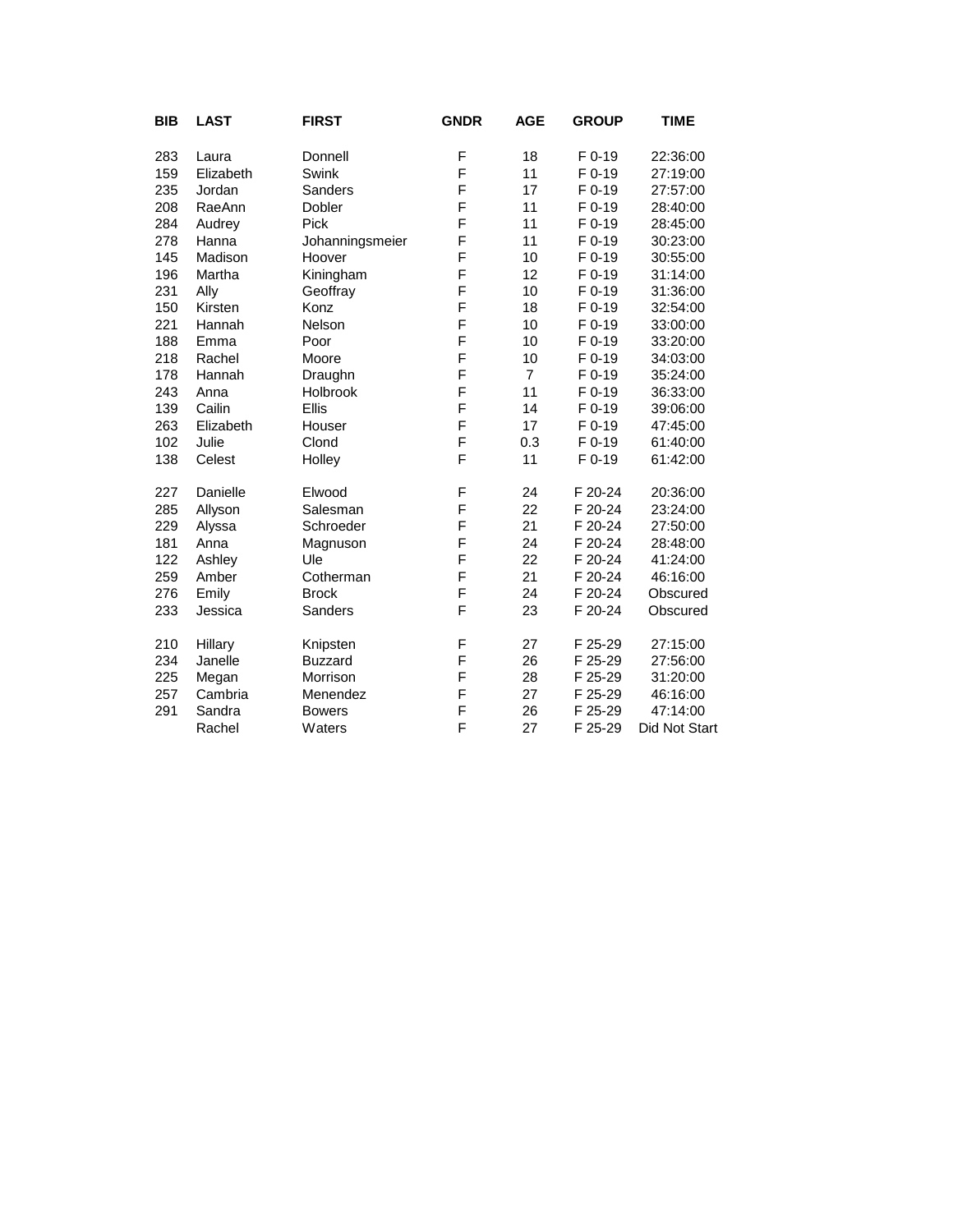| BIB | <b>LAST</b>   | <b>FIRST</b>    | <b>GNDR</b> | <b>AGE</b> | <b>GROUP</b> | <b>TIME</b>   |  |
|-----|---------------|-----------------|-------------|------------|--------------|---------------|--|
| 200 | Trisha        | Groholski       | F           | 34         | F 30-34      | 23:54:00      |  |
| 148 | Julie         | Pohler          | F           | 31         | F 30-34      | 25:23:00      |  |
| 216 | Kristi        | Szobody         | F           | 33         | F 30-34      | 27:27:00      |  |
| 246 | Heather       | Valenza         | F           | 31         | F 30-34      | 28:35:00      |  |
| 277 | Kate          | Johanningsmeier | F           | 31         | F 30-34      | 30:24:00      |  |
| 279 | Kate          | Mann            | F           | 32         | F 30-34      | 30:24:00      |  |
| 182 | Lauri         | Olson           | F           | 34         | F 30-34      | 30:46:00      |  |
| 193 | Nicole        | Colclesser      | F           | 31         | F 30-34      | 32:19:00      |  |
| 195 | Sara          | <b>Berry</b>    | F           | 34         | F 30-34      | 33:10:00      |  |
| 250 | Kelly         | Renier          | F           | 32         | F 30-34      | 34:00:00      |  |
| 179 | <b>Brandy</b> | Draughn         | F           | 34         | F 30-34      | 35:30:00      |  |
| 171 | Stefanie      | Stout           | F           | 30         | F 30-34      | 36:16:00      |  |
| 271 | Jessica       | Gunderson       | F           | 34         | F 30-34      | 42:01:00      |  |
| 222 | Nicole        | Hawkins         | F           | 33         | F 30-34      | 49:35:00      |  |
| 223 | Sarah         | Smith           | F           | 33         | F 30-34      | 49:38:00      |  |
| 101 | Jessica       | Clond           | F           | 32         | F 30-34      | 61:40:00      |  |
| 121 | <b>Breann</b> | <b>McCoart</b>  | F           | 30         | F 30-34      | Obscured      |  |
|     | Amanda        | Martin          | F           | 33         | F 30-34      | Did Not Start |  |
|     |               |                 |             |            |              |               |  |
| 167 | Carmen        | McGee           | F           | 39         | F 34-39      | 22:06:00      |  |
| 297 | Jennifer      | <b>Bickel</b>   | F           | 38         | F 34-39      | 26:42:00      |  |
| 272 | Sharon        | Pulver          | F           | 39         | F 34-39      | 26:42:00      |  |
| 382 | Angela        | Thompson        | F           | 38         | F 34-39      | 27:04:00      |  |
| 275 | Gretchen      | Moon            | F           | 37         | F 34-39      | 28:15:00      |  |
| 197 | April         | Steinacker      | F           | 35         | F 34-39      | 28:22:00      |  |
| 189 | Lara          | Schreck         | F           | 39         | F 34-39      | 28:32:00      |  |
| 215 | Christina     | Szachta         | F           | 38         | F 34-39      | 28:41:00      |  |
| 186 | <b>Tracy</b>  | Korthal         | F           | 38         | F 34-39      | 30:44:00      |  |
| 214 | Heather       | Acerro          | F           | 35         | F 34-39      | 30:56:00      |  |
| 239 | Mary          | Weber           | F           | 35         | F 34-39      | 30:59:00      |  |
| 180 | Karen         | Garner          | F           | 35         | F 34-39      | 33:39:00      |  |
| 194 | Katherine     | Colclesser      | F           | 37         | F 34-39      | 38:39:00      |  |
| 261 | Holly         | Houser          | F           | 36         | F 34-39      | 47:44:00      |  |
|     | Shelly        | Sutton          | F           | 35         | F 34-39      | Did Not Start |  |
|     |               |                 |             |            |              |               |  |
| 273 | Michelle      | Phipps          | F           | 41         | F 40-44      | 26:35:00      |  |
| 191 | Shelly        | Dobler          | F           | 43         | F 40-44      | 29:50:00      |  |
| 165 | Dana          | Drabenstot      | F           | 41         | F 40-44      | 30:47:00      |  |
| 144 | Carla         | Ferretti-Hoover | F           | 42         | F 40-44      | 30:55:00      |  |
| 149 | Tina          | Kocher          | F           | 44         | F 40-44      | 32:54:00      |  |
| 169 | Melissa       | Mounsey         | F           | 41         | F 40-44      | 34:06:00      |  |
| 157 | Kelly         | Corya           | F           | 40         | F 40-44      | 34:24:00      |  |
| 244 | Christine     | Holbrook        | F           | 42         | F 40-44      | 34:45:00      |  |
| 140 | Denise        | <b>Ellis</b>    | F           | 43         | F 40-44      | 35:35:00      |  |
| 156 | Kim           | Stanley         | F           | 41         | F 40-44      | 35:48:00      |  |
| 141 | Jen           | Pickard         | F           | 44         | F 40-44      | 39:06:00      |  |
| 211 | Darlene       | Colbourne       | F           | 44         | F 40-44      | 40:34:00      |  |
| 237 | Tracy         | Houser          | F           | 40         | F 40-44      | 47:25:00      |  |
| 153 | Majella       | Scheer          | F           | 43         | F 40-44      | 49:45:00      |  |
| 154 | Natalie       | Coe             | F           | 42         | F 40-44      | 49:49:00      |  |
| 217 | <b>Brenda</b> | Moore           | F           | 43         | F 40-44      | 51:33:00      |  |
| 199 | Renee         | Gerber          | F           | 41         | F 40-44      | Obscured      |  |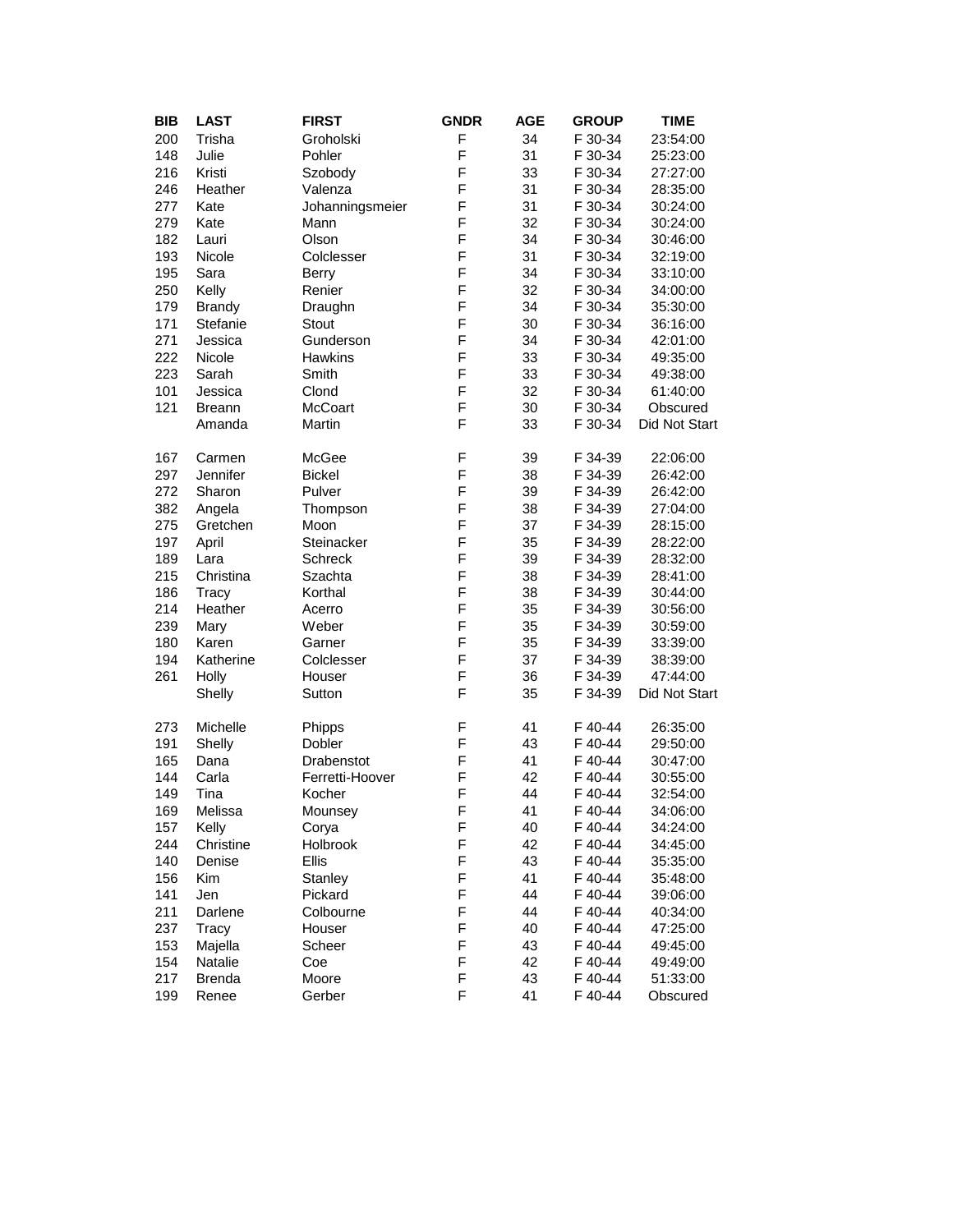| <b>BIB</b> | <b>LAST</b>    | <b>FIRST</b>   | <b>GNDR</b> | <b>AGE</b>       | <b>GROUP</b>       | TIME          |
|------------|----------------|----------------|-------------|------------------|--------------------|---------------|
| 329        | Nancy          | Meharg         | F           | 48               | F 44-49            | 24:58:00      |
| 258        | Dawn           | Fontaine       | F           | 46               | F 44-49            | 28:48:00      |
| 292        | Lisa           | Jackson        | F           | 46               | F 44-49            | 30:12:00      |
| 228        | Jody           | Schroeder      | F           | 49               | F 44-49            | 35:40:00      |
| 177        |                | <b>Bassett</b> | F           | 45               | F 44-49            |               |
|            | Natalie        |                | F           |                  | F 44-49            | 38:58:00      |
| 161        | Lisa           | Reinke         |             | 49               |                    | 41:45:00      |
| 168        | Lori<br>Vicki  | McMullen       | F<br>F      | 47               | F 44-49<br>F 44-49 | 44:02:00      |
| 262        |                | Early          | F           | 48<br>49         |                    | 47:15:00      |
| 155        | Rebecca        | Gonzales       | F           |                  | F 44-49            | 60:29:00      |
| 293        | DeAnn          | Mortoff        |             | 49               | F 44-49            | Obscured      |
| 270        | Julie          | Hoffman        | F<br>F      | 47               | F 44-49<br>F 44-49 | Obscured      |
|            | Lois           | Miller         |             | 46               |                    | Did Not Start |
|            | Sandi          | Wolf           | F           | 49               | F 44-49            | Did Not Start |
|            | Sarah          | Wall           | F           | 47               | F 44-49            | Did Not Start |
| 115        | Kathy          | Scott          | F           | 54               | F 50-54            | 31:03:00      |
| 151        | Jeanne         | Sporre         | F           | 54               | F 50-54            | 39:28:00      |
| 295        | Patti          | Jasperson      | F           | 53               | F 50-54            | 39:28:00      |
| 201        | Pat            | Lopata         | F           | 54               | F 50-54            | 42:19:00      |
| 298        | Lorraine       | Mussatti       | F           | 53               | F 50-54            | 45:36:00      |
| 190        | Kathy          | Helmke         | F           | 50               | F 50-54            | 52:06:00      |
| 158        | Sandy          | Clabaugh       | F           | 50               | F 50-54            | 59:14:00      |
| 103        | Lois           | Clond          | F           | 54               | F 50-54            | 61:40:00      |
| 267        | <b>Beverly</b> | Taylor         | F           | 50               | F 50-54            | Obscured      |
| 106        | Teri           | Fuller-O'Brien | F           | 55               | F 54-59            | 35:02:00      |
| 299        | Starla         | Steckbeck      | F           | 59               | F 54-59            | 45:36:00      |
| 245        | Lynn           | Mccoy          | F           | 59               | F 54-59            | 47:40:00      |
| 265        | Deb            | Day            | F           | 58               | F 54-59            | 47:43:00      |
|            | Deborah        | Romary         | F           | 55               | F 54-59            | Did Not Start |
| 255        | Mary           | <b>Burke</b>   | F           | 62               | F 60-69            | 37:07:00      |
| 240        | Rosie          | Albersmeyer    | F           | 68               | F 60-69            | 47:42:00      |
| 108        | Josh           | McIntyre       | M           | 18               | M 0-19             | 17:09:00      |
| 109        | Jake           | Crosley        | M           | 18               | M 0-19             | 17:24:00      |
| 105        | Paul           | Hernandez      | М           | 17               | M 0-19             | 17:34:00      |
| 104        | Tyler          | Frederick      | М           | 18               | M 0-19             | 21:14:00      |
| 175        | Alex           | Sereno         | M           | 18               | M 0-19             | 21:32:00      |
| 252        | Evan           | Kropf          | M           | 10               | M 0-19             | 22:03:00      |
| 204        | Michael        | May            | M           | 12               | M 0-19             | 22:24:00      |
| 253        | Drake          | Kropf          | М           | $\boldsymbol{7}$ | M 0-19             | 22:42:00      |
| 107        | Parker         | Neuman         | М           | 9                | M 0-19             | 24:46:00      |
| 160        | Hunter         | Swink          | M           | 10               | M 0-19             | 26:33:00      |
| 288        | Cameron        | Crouse         | M           | 15               | M 0-19             | 27:09:00      |
| 162        | Jacob          | Vinson         | М           | 12               | M 0-19             | 27:13:00      |
| 174        | Patrick        | <b>Bassett</b> | М           | 11               | M 0-19             | 27:27:00      |
| 164        | Zackary        | McMullen       | М           | 19               | M 0-19             | 27:28:00      |
| 203        | Nik            | Gogos          | M           | 11               | M 0-19             | 27:35:00      |
| 213        | Evan           | Elston         | М           | 11               | M 0-19             | 27:44:00      |
| 184        | Vince          | Rosales        | М           | 11               | M 0-19             | 28:05:00      |
| 173        | Grant          | <b>Bassett</b> | М           | 15               | M 0-19             | 28:17:00      |
| 163        | Alex           | Hosler         | М           | 12               | M 0-19             | 30:35:00      |
| 289        | Ben            | Hostetler      | M           | 11               | M 0-19             | 30:50:00      |
| 183        | Tyler          | Korthal        | M           | 14               | M 0-19             | 52:06:00      |
|            |                |                |             |                  |                    |               |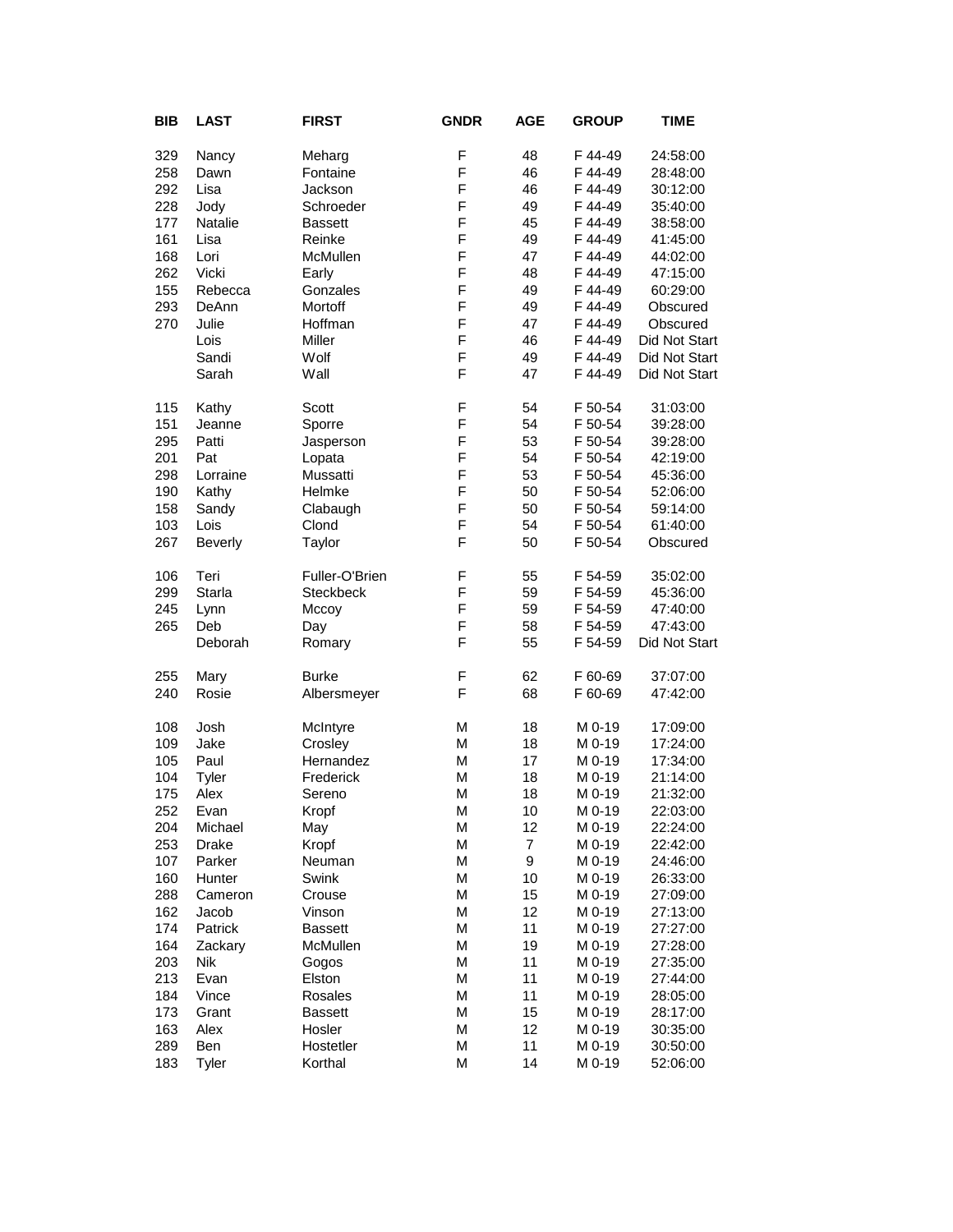| <b>BIB</b> | <b>LAST</b>  | <b>FIRST</b>   | <b>GNDR</b> | <b>AGE</b> | <b>GROUP</b> | <b>TIME</b>   |
|------------|--------------|----------------|-------------|------------|--------------|---------------|
| 202        | Tim          | Lopata         | M           | 22         | M 20-24      | 21:55:00      |
| 142        | Matt         | Lombard        | M           | 24         | M 20-24      | 22:14:00      |
| 209        | <b>Nick</b>  | Altman         | M           | 28         | M 25-29      | 22:25:00      |
| 296        | <b>Nick</b>  | Harrell        | M           | 29         | M 25-29      | 23:06:00      |
| 266        | Craig        | Sorg           | M           | 27         | M 25-29      | 24:44:00      |
| 206        | Jason        | Bender         | M           | 34         | M 30-34      | 22:46:00      |
| 224        | Ryan         | Wilson         | M           | 32         | M 30-34      | 23:18:00      |
| 247        | Dan          | Sandys         | M           | 31         | M 30-34      | 23:19:00      |
| 192        | <b>Rief</b>  | Gilg           | M           | 32         | M 30-34      | 24:24:00      |
| 146        | Solomon      | Pohler         | M           | 31         | M 30-34      | 24:53:00      |
| 187        | Michael      | Gasaway        | M           | 34         | M 30-34      | 25:42:00      |
| 236        | Tim          | Powell         | M           | 33         | M 30-34      | 26:35:00      |
| 170        | Thad         | Stout          | M           | 30         | M 30-34      | 36:16:00      |
| 280        | Tracy        | <b>Blocker</b> | M           | 39         | M 35-39      | 21:38:00      |
| 248        | Jeremy       | Gulley         | M           | 36         | M 35-39      | 21:51:00      |
| 282        | Dan          | Freese         | M           | 36         | M 35-39      | 21:55:00      |
|            | Dan          | Fitzsimmons    | M           | 35         | M 35-39      | Did Not Start |
| 226        | Kyle         | Kerschner      | M           | 40         | M 40-44      | 20:28:00      |
| 249        | Dirk         | Pauley         | M           | 40         | M 40-44      | 21:00:00      |
| 287        | Kent         | Uhen           | M           | 42         | M 40-44      | 21:56:00      |
| 143        | Chad         | Murphy         | M           | 42         | M 40-44      | 22:17:00      |
| 205        | Micah        | Thomas         | M           | 44         | M 40-44      | 22:30:00      |
| 274        | Pete         | Leblanc        | M           | 41         | M 40-44      | 26:16:00      |
| 185        | Mike         | <b>Rosales</b> | M           | 40         | M 40-44      | 28:12:00      |
| 290        | Ron          | Hostetler      | M           | 40         | M 40-44      | 30:51:00      |
| 207        | Jeremy       | Dobler         | M           | 41         | M 40-44      | 34:11:00      |
| 219        | Christopher  | Moore          | M           | 43         | M 40-44      | 34:45:00      |
| 147        | Roger        | Henry          | M           | 41         | M 40-44      | 49:12:00      |
| 152        | Chris        | Scheer         | M           | 42         | M 40-44      | 49:41:00      |
| 251        | <b>Brian</b> | Vansoest       | M           | 49         | M 45-49      | 19:31:00      |
| 172        | Mike         | Voght          | M           | 49         | M 45-49      | 27:25:00      |
| 198        | Paul         | Kiningham      | M           | 48         | M 45-49      | 30:22:00      |
| 176        | Marty        | <b>Bassett</b> | M           | 46         | M 45-49      | 30:52:00      |
| 232        | Doug         | Geoffray       | M           | 47         | M 45-49      | 31:36:00      |
| 256        | Robert       | Fontaine       | M           | 48         | M 45-49      | 32:08:00      |
| 264        | Gary         | Early          | М           | 48         | M 45-49      | 36:00:00      |
| 166        | Troy         | McMullen       | M           | 48         | M 45-49      | 44:02:00      |
| 212        | Chris        | Croy           | M           | 53         | M 50-54      | 20:38:00      |
| 268        | Mark         | Sorg           | M           | 50         | M 50-54      | 24:16:00      |
| 269        | Luke         | Sorg           | M           | 52         | M 50-54      | 24:40:00      |
| 286        | Winston      | Groves         | М           | 54         | M 50-54      | 27:43:00      |
| 281        | Joe          | Donnell        | M           | 50         | M 50-54      | 28:47:00      |
| 294        | Kirk         | Mortoff        | M           | 51         | M 50-54      | Obscured      |